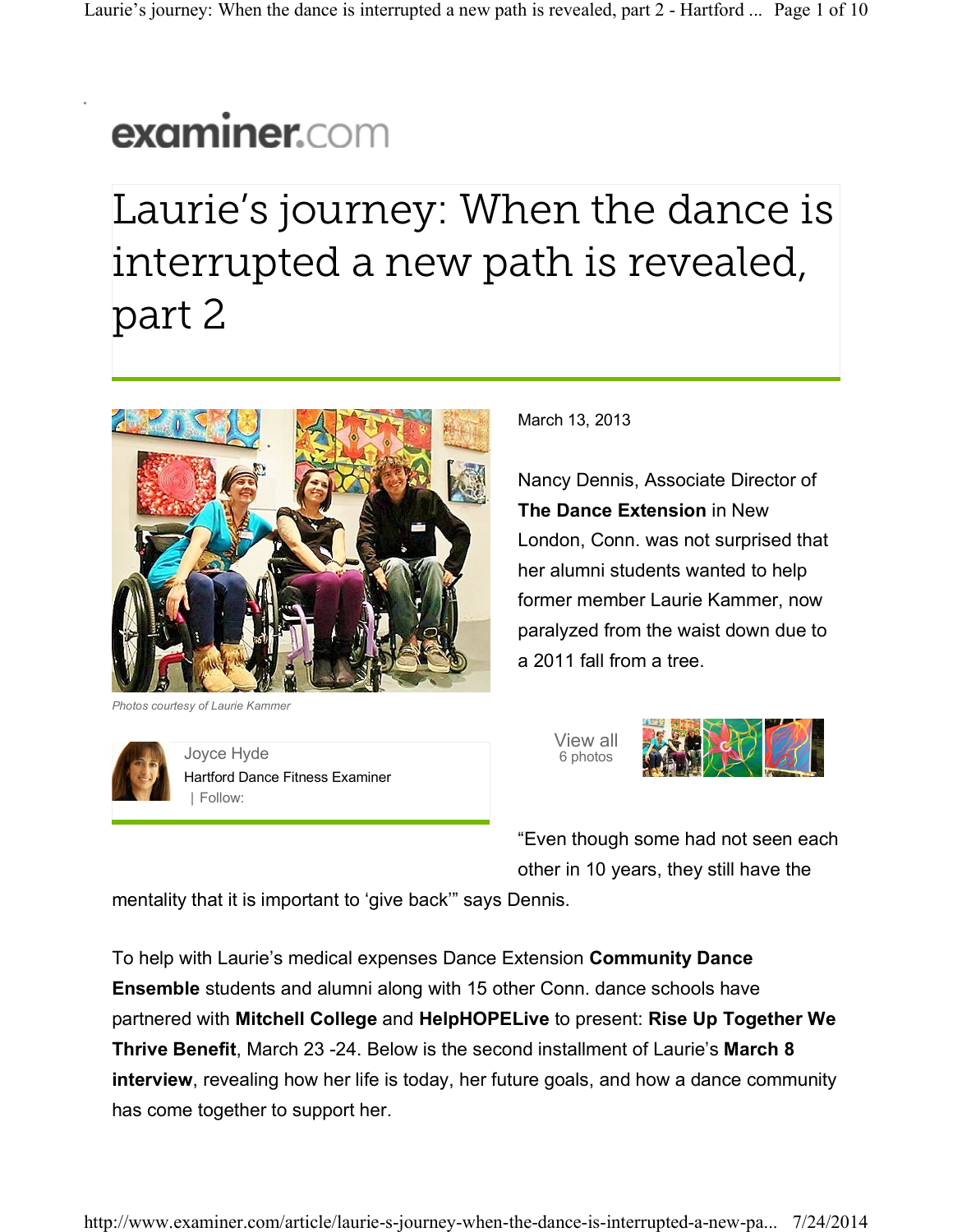"I always had a desire to help others" says Laurie "however I now had to come to terms that my life was going to be different". In addition to dancing most of her life Laurie already had a BA in sculpture and digital art, as well as a minor in music. "I knew my passion for art was going to be the key for me to continue to live a full life."

Through her commitment to self-recovery, by 2012 Laurie was able to travel which enabled her to spend time in Florida, the warmer climate being easier for her to get around in her wheelchair. She enrolled in the **Avatar Course Master's training** in Orlando to understand how to help others "become self-empowered. I have awakened to more responsibility over my life and my own recovery. I want to assist others in awakening to their own power and passion so they can learn how to use these tools and make the best use of them in their own life."

Florida is also where Laurie found a community of artists with whom she felt at home. **"Rise Up Gallery,"** a non-profit organization of artists who are paralyzed themselves had come together to: create an adaptive art therapy studio for those with disabilities, develop employment opportunities, fund **Quality of Life Grants** and support medical SCI research.

In Rise Up Laurie says "I found the supportive community and therapeutic environment I had always dreamed of to continue my own self-recovery while also supporting others down their own path. When living with an injury, it is important to realize that we are all in it together; we are all part of one big community in this world. When one person suffers we all do, but when one rises up, we all can rise up as well."

Laurie admits to periods of feeling stuck, but now she relies on using the tools to not remain there, and makes sure she keeps practicing every day. "In order to be able to assist others, I have to make sure I do not remain in a place of discouragement. Generosity is a two way street; I have to make sure I am not succumbing to old patterns of disconnecting and continue to allow people in, if I am to be useful to others".

Helping others was a prominent lesson for Laurie and her fellow dancers growing up "The main focus of our school has always been community service" says Dennis of Dance Extensions. "We taught our students that dance was a way to bring happiness. We performed for nursing homes, hospitals, anywhere we were asked."